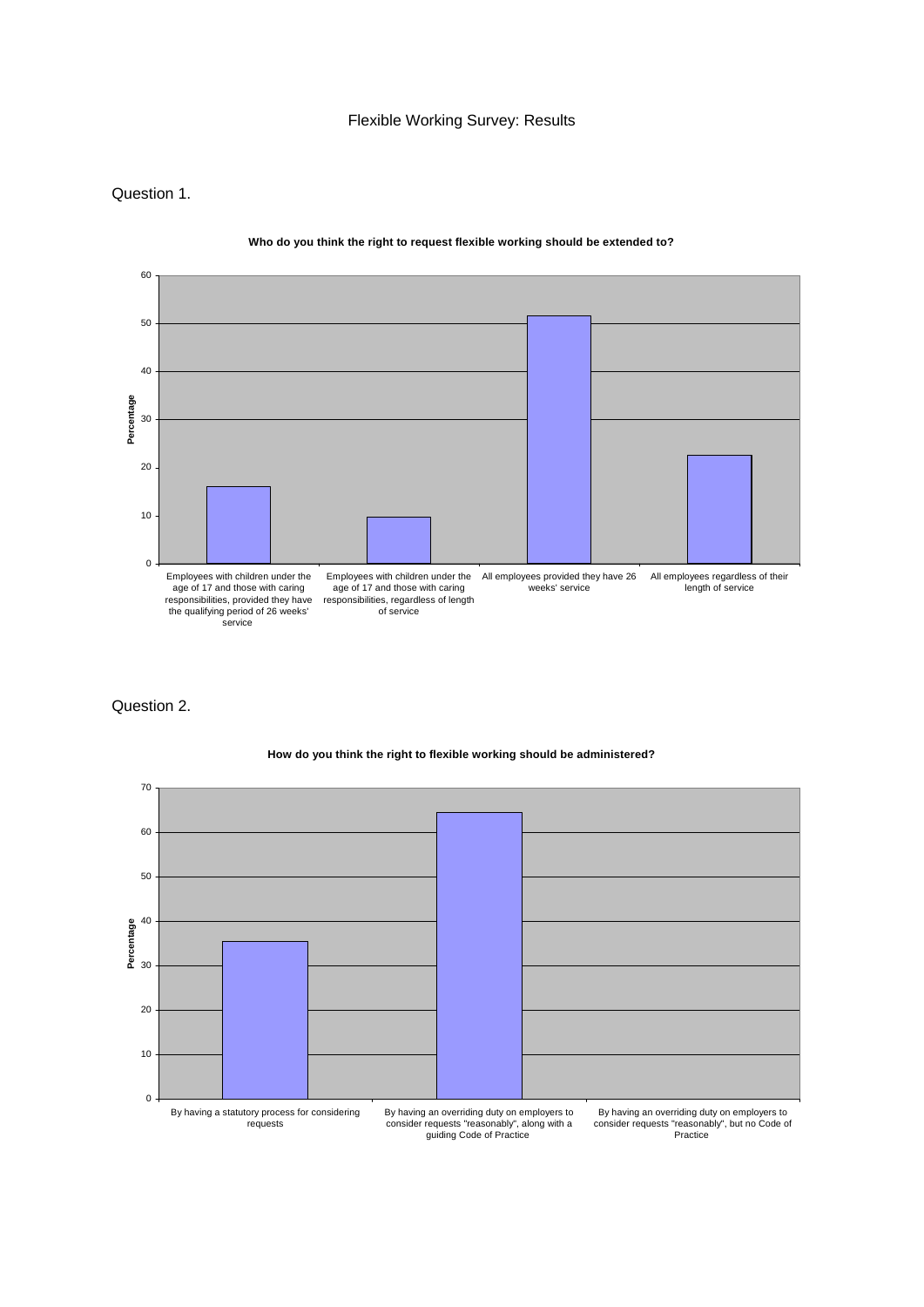## Question 3.



#### **What do you think could be done to effect a cultural change on flexible working? (3 "top choices" chosen)**

Question 4.

 $\Omega$ 

10

20

30

**Percentage**

Percentage

40



**How can changes in legislation best encourage a culture of shared parenting? (up to 3 options could be ticked)**



At least 18 weeks of maternity leave should be reserved for mothers, then there should be a period available to both parents

Parental leave and pay should be available to mothers and fathers on an equal basis

There should be a mandatory minimum period of paternity leave for fathers

A portion of flexible parental pay should be reserved for each parent

■Those on paternity/parental leave should receive the same employment protections as mothers on maternity leave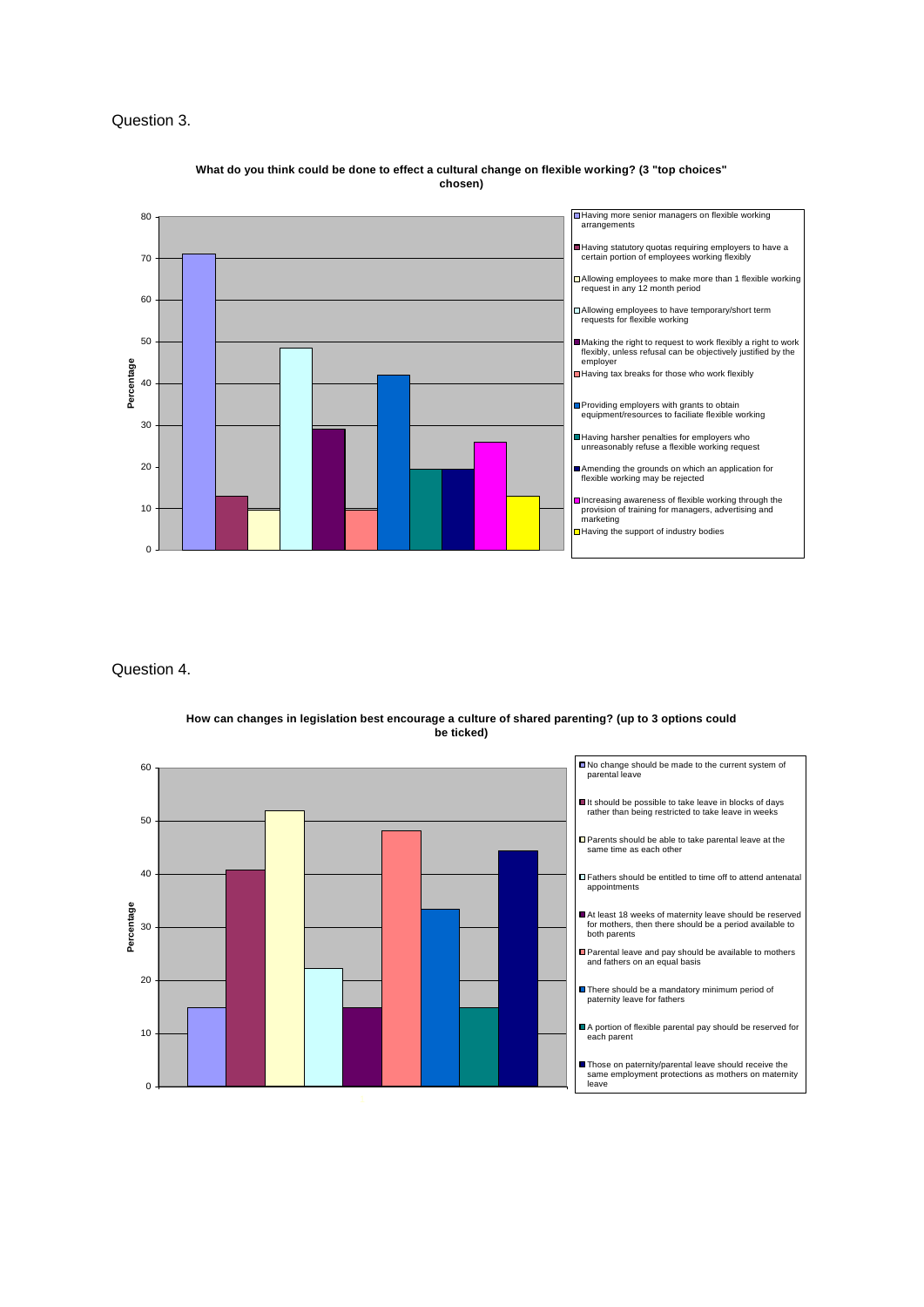## Question 5.



#### **The Government is proposing to change rules in relation to unpaid parental leave. Which comment do you most agree with?**

## Question 6.



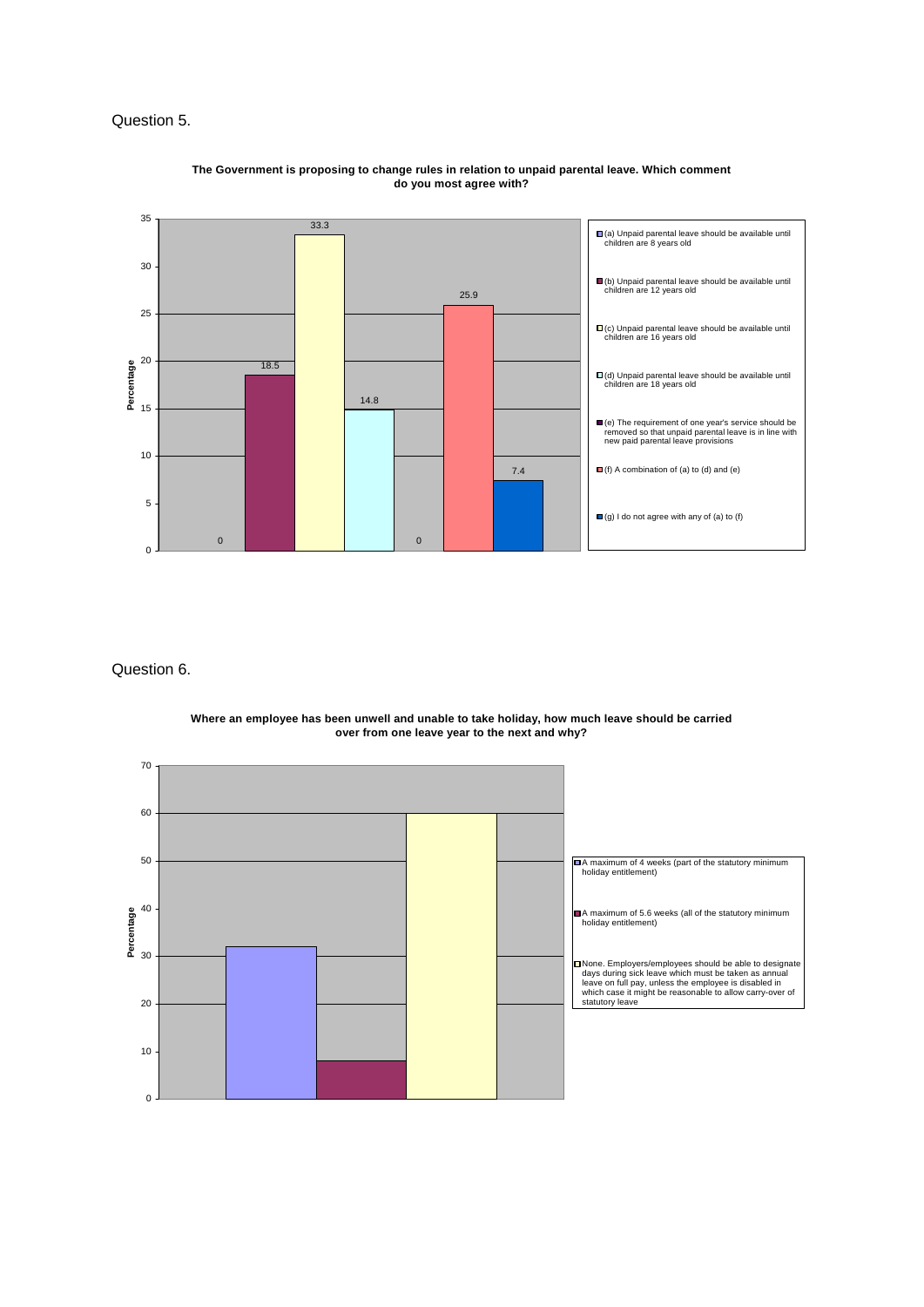### Question 7.



**Currently it is not clear whether contractual leave can be taken before statutory leave. Should the law dictate the order in which annual leave is taken?**

### Question 8.

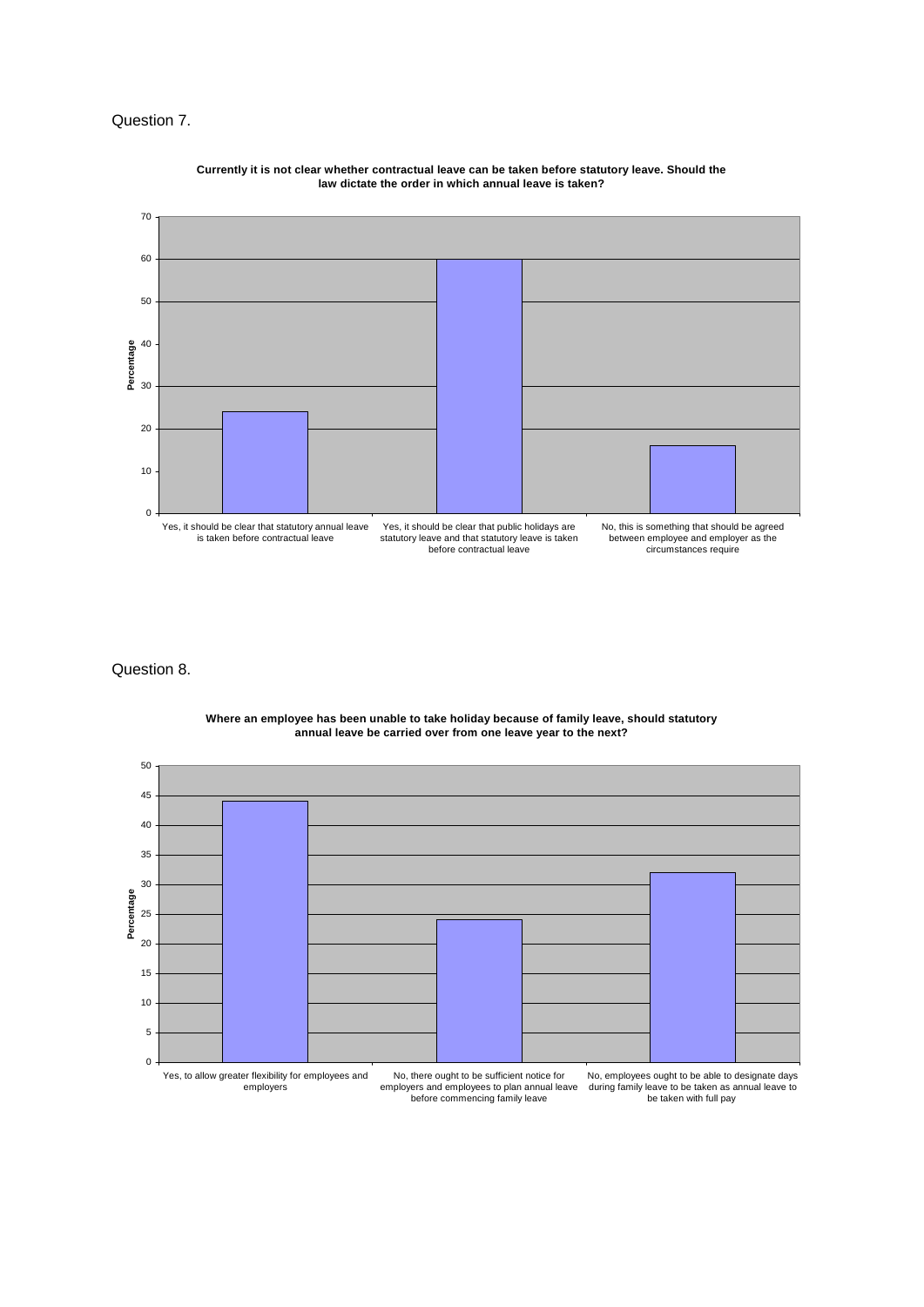# Question 9.



**Should there be special treatment for small or start up businesses in relation to proposed new rights relating to flexible working/parental leave/holiday entitlement, for example, a permanent exemption or staggered implementation?**

## Question 10.

# Please give your comments and views on the proposed changes

|                | Comment                                                                                                                                                                                                                                                                                                                                                                                                       |
|----------------|---------------------------------------------------------------------------------------------------------------------------------------------------------------------------------------------------------------------------------------------------------------------------------------------------------------------------------------------------------------------------------------------------------------|
| 1 <sub>1</sub> | There must be a genuine desire on the part of management to bring about the culture<br>change the government has in mind and this will only happen if - somehow - the cost to<br>businesses of implementing the measures in question are mitigated or, to take matters<br>further, if employers are rewarded for putting in place flexible working arrangements.                                              |
| 2.             | Flexible working would be fantastic. I think this would be very popular if it were more<br>available and accepted as a common practice in the workplace.                                                                                                                                                                                                                                                      |
| 3.             | Culture change needs to be led from the top - if senior managemetn do not endorse it it<br>won't happen. Employers need to stop thinking of this as a women's issue alone. Its vital<br>holiday pay carry over is sorted - its a potentially huge cost for employers and we have to<br>bear in mind how much more prevalent longterm sickness for stress and depression and<br>anxiety seem to be these days. |
| 4.             | I think that unless the Government gives the legislation some teeth, little will be changed.<br>There should be a greater obligation to give real consideration to flexible working. In<br>addition, unless fathers have compulsory paternity leave the cultural pressures will mean<br>that few take it.                                                                                                     |
| 5.             | In a difficult economic climate, organisations should be able to think more creatively about<br>how they manage their people - however I believe an oragnisation should have the<br>flexibility to manage in a way that suits their organisation (and its size), it should not be<br>dictated by statute                                                                                                      |